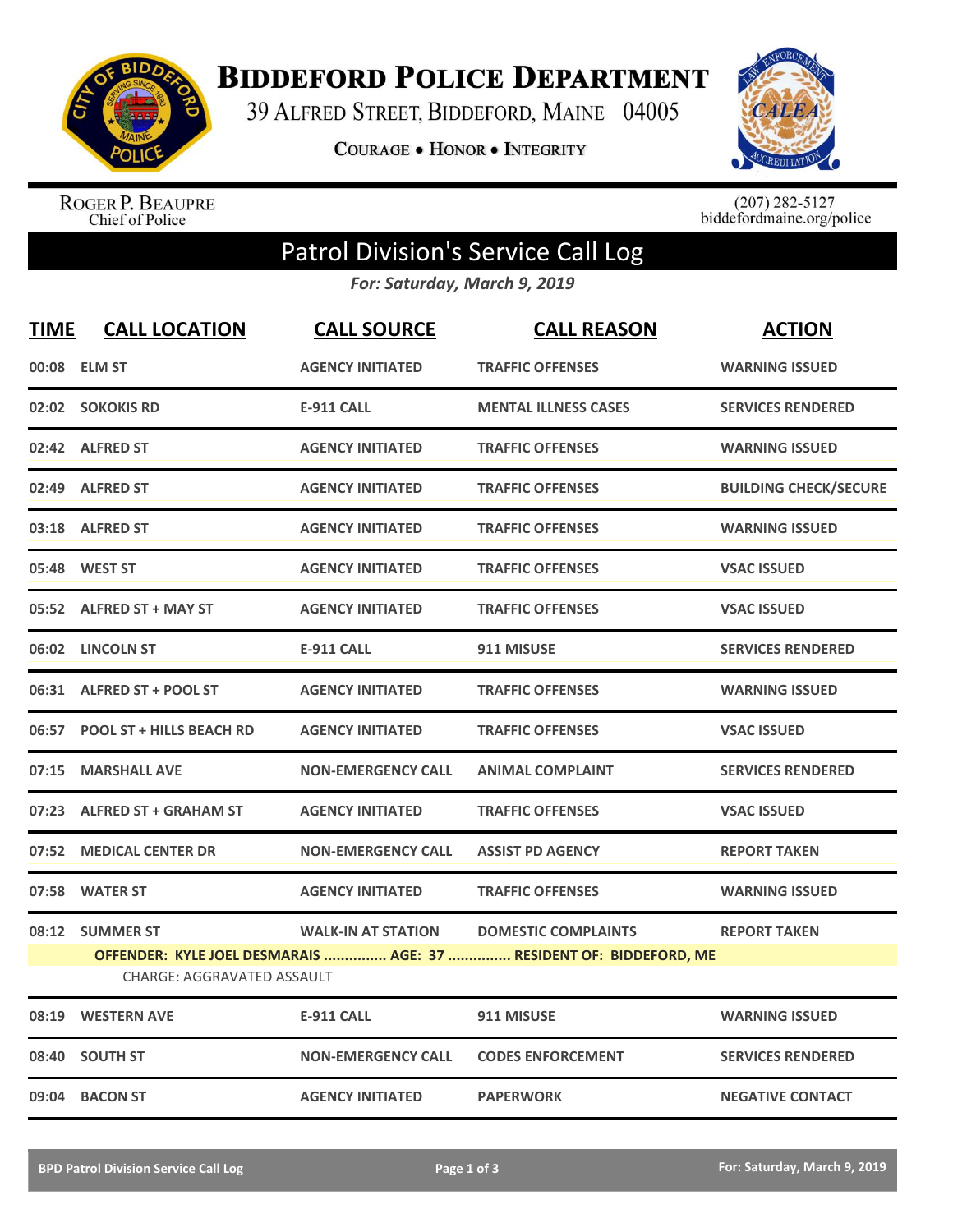| <b>TIME</b> | <b>CALL LOCATION</b>                                                                                          | <b>CALL SOURCE</b>        | <b>CALL REASON</b>         | <b>ACTION</b>             |  |  |  |
|-------------|---------------------------------------------------------------------------------------------------------------|---------------------------|----------------------------|---------------------------|--|--|--|
|             | 09:07 SOUTH ST                                                                                                | <b>NON-EMERGENCY CALL</b> | <b>DRUG</b>                | <b>GONE ON ARRIVAL</b>    |  |  |  |
|             | 09:18 ST MARYS ST                                                                                             | <b>NON-EMERGENCY CALL</b> | <b>PARKING COMPLAINT</b>   | <b>SERVICES RENDERED</b>  |  |  |  |
|             | 09:44 CENTER ST                                                                                               | <b>NON-EMERGENCY CALL</b> | <b>MISSING PERSON</b>      | <b>REPORT TAKEN</b>       |  |  |  |
|             | 09:51 ELM ST + CUTTS ST                                                                                       | <b>AGENCY INITIATED</b>   | <b>TRAFFIC OFFENSES</b>    | <b>WARNING ISSUED</b>     |  |  |  |
|             | 10:10 FRANKLIN ST                                                                                             | <b>RADIO</b>              | <b>SUSPICION</b>           | <b>NO ACTION REQUIRED</b> |  |  |  |
|             | 10:23 MAY ST                                                                                                  | <b>NON-EMERGENCY CALL</b> | <b>DOMESTIC COMPLAINTS</b> | <b>REPORT TAKEN</b>       |  |  |  |
|             | 10:38 SOUTH ST                                                                                                | <b>NON-EMERGENCY CALL</b> | <b>CODES ENFORCEMENT</b>   | <b>NO ACTION REQUIRED</b> |  |  |  |
|             | 11:05 PEARL ST                                                                                                | <b>AGENCY INITIATED</b>   | <b>ANIMAL COMPLAINT</b>    | <b>GONE ON ARRIVAL</b>    |  |  |  |
|             | 11:40 PEARL ST                                                                                                | <b>E-911 CALL</b>         | 911 MISUSE                 | <b>WARNING ISSUED</b>     |  |  |  |
|             | 11:44 BARRA RD + ALFRED ST                                                                                    | <b>AGENCY INITIATED</b>   | <b>DISABLED VEHICLE</b>    | <b>SERVICES RENDERED</b>  |  |  |  |
|             | 11:45 HILL ST                                                                                                 | <b>NON-EMERGENCY CALL</b> | <b>SUSPICION</b>           | <b>SERVICES RENDERED</b>  |  |  |  |
|             | 12:26 WATER ST + HIGH ST                                                                                      | <b>AGENCY INITIATED</b>   | <b>TRAFFIC OFFENSES</b>    | <b>WARNING ISSUED</b>     |  |  |  |
|             | 12:36 JEFFERSON ST                                                                                            | <b>AGENCY INITIATED</b>   | <b>TRAFFIC OFFENSES</b>    | <b>WARNING ISSUED</b>     |  |  |  |
| 12:39       | <b>ELM ST</b>                                                                                                 | <b>NON-EMERGENCY CALL</b> | <b>ALL OTHER</b>           | <b>SERVICES RENDERED</b>  |  |  |  |
|             | 13:02 ELM ST                                                                                                  | <b>AGENCY INITIATED</b>   | <b>ANIMAL COMPLAINT</b>    | <b>NEGATIVE CONTACT</b>   |  |  |  |
| 13:09       | <b>MAIN ST</b>                                                                                                | <b>AGENCY INITIATED</b>   | <b>TRAFFIC OFFENSES</b>    | <b>CITATION ISSUED</b>    |  |  |  |
|             | OFFENDER: PETER E KUKIELSKI  AGE: 53  RESIDENT OF: PORTLAND, ME<br><b>CHARGE: FAILURE TO REGISTER VEHICLE</b> |                           |                            |                           |  |  |  |
|             | 13:31 FRANKLIN ST                                                                                             | <b>E-911 CALL</b>         | <b>SUSPICION</b>           | <b>NO TRANSPORT</b>       |  |  |  |
|             | 13:35 ALFRED ST                                                                                               | <b>WALK-IN AT STATION</b> | <b>SUSPICION</b>           | <b>SERVICES RENDERED</b>  |  |  |  |
|             | 13:59 ALFRED ST                                                                                               | <b>E-911 CALL</b>         | 911 MISUSE                 | <b>NO ACTION REQUIRED</b> |  |  |  |
|             | 14:02 ALFRED ST                                                                                               | E-911 CALL                | <b>DISABLED VEHICLE</b>    | <b>NO ACTION REQUIRED</b> |  |  |  |
|             | 14:21 ALFRED ST + OLD DOGS LN                                                                                 | E-911 CALL                | <b>DISABLED VEHICLE</b>    | <b>VEHICLE TOWED</b>      |  |  |  |
|             | 14:57 ALFRED ST + PRECOURT ST                                                                                 | <b>NON-EMERGENCY CALL</b> | <b>TRAFFIC OFFENSES</b>    | <b>WARNING ISSUED</b>     |  |  |  |
|             | 14:59 CLIFFORD ST                                                                                             | <b>AGENCY INITIATED</b>   | <b>ANIMAL COMPLAINT</b>    | <b>NEGATIVE CONTACT</b>   |  |  |  |
|             | 15:07 HILL ST                                                                                                 | <b>AGENCY INITIATED</b>   | <b>TRAFFIC OFFENSES</b>    | <b>WARNING ISSUED</b>     |  |  |  |
|             | 15:12 SOUTH ST                                                                                                | <b>AGENCY INITIATED</b>   | <b>TRAFFIC OFFENSES</b>    | <b>WARNING ISSUED</b>     |  |  |  |